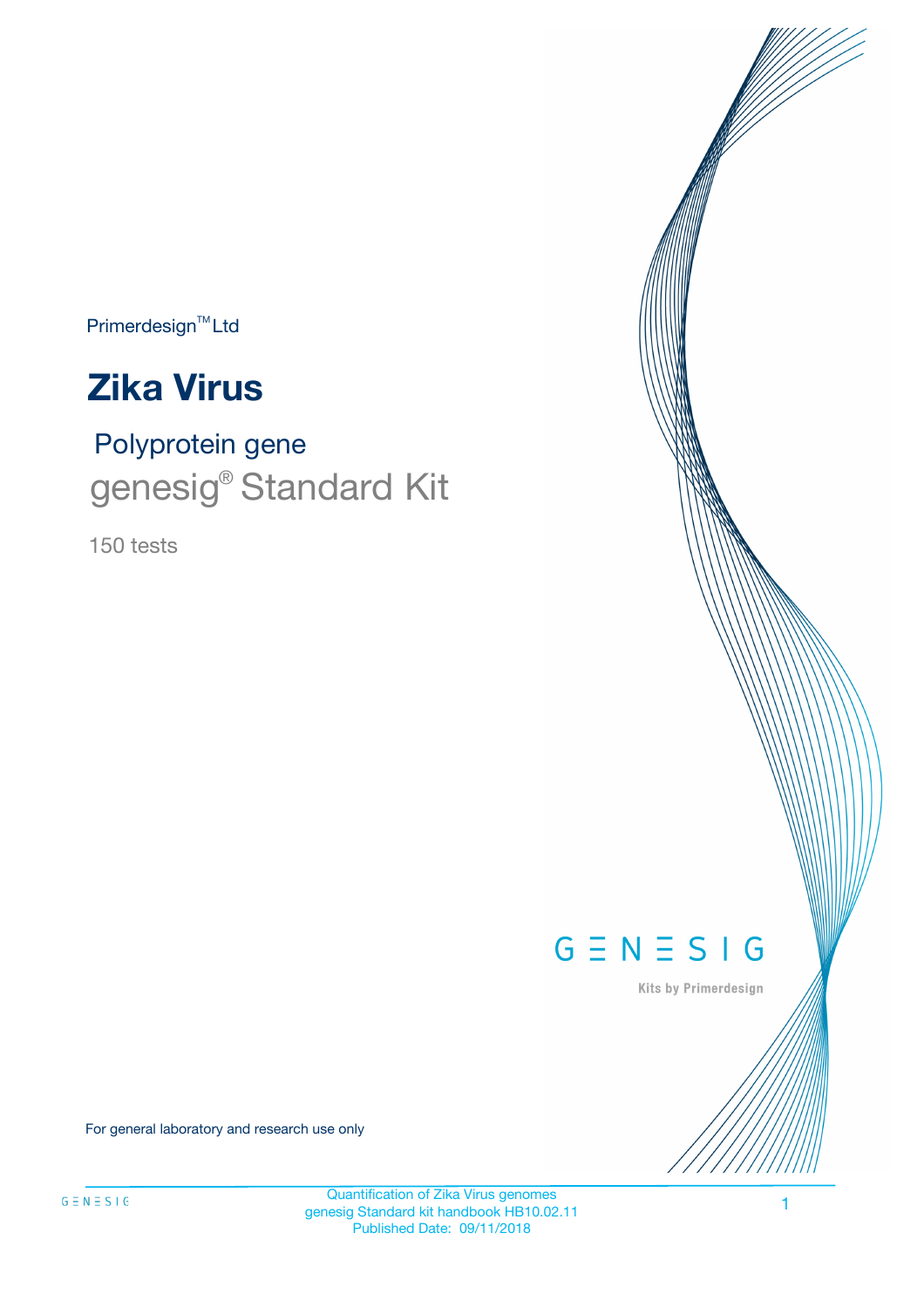## Introduction to Zika Virus

Zika virus (ZIKV) is a member of the Flaviviridae virus family. In humans, it causes a disease known as Zika disease or Zika fever. It is related to dengue, yellow fever, West Nile and Japanese encephalitis, viruses that are also members of the virus family Flaviviridae. Along with these related viruses, ZIKV virus is enveloped and icosahedral with a non-segmented, single-stranded, positive sense RNA genome.

Zika virus is transmitted through the bites of infected Aedes species mosquitoes. Zika virus is considered an emerging infectious disease and has the potential to spread to new areas where the Aedes mosquito vector is present. In particular, the Aedes aegypti mosquito presents an increasing challenge, due to its ability to spread Zika, dengue and chikungunya across its expanding global footprint. The incubation period ranges between approximately three to 12 days after the bite of an infected mosquito.

A number of people infected do not develop any symptoms, but in those that do the disease is usually mild, with symptoms lasting between 2 and 7 days. The common symptoms include mild headaches, maculopapular rash, fever, malaise, conjunctivitis, and arthralgia. In 2015, ZIKV emerged in South America with widespread outbreaks reported in Brazil and Columbia. The rising number of Zika disease cases in Brazil may be linked with a spike in microcephaly cases, a birth defect resulting from incomplete brain development.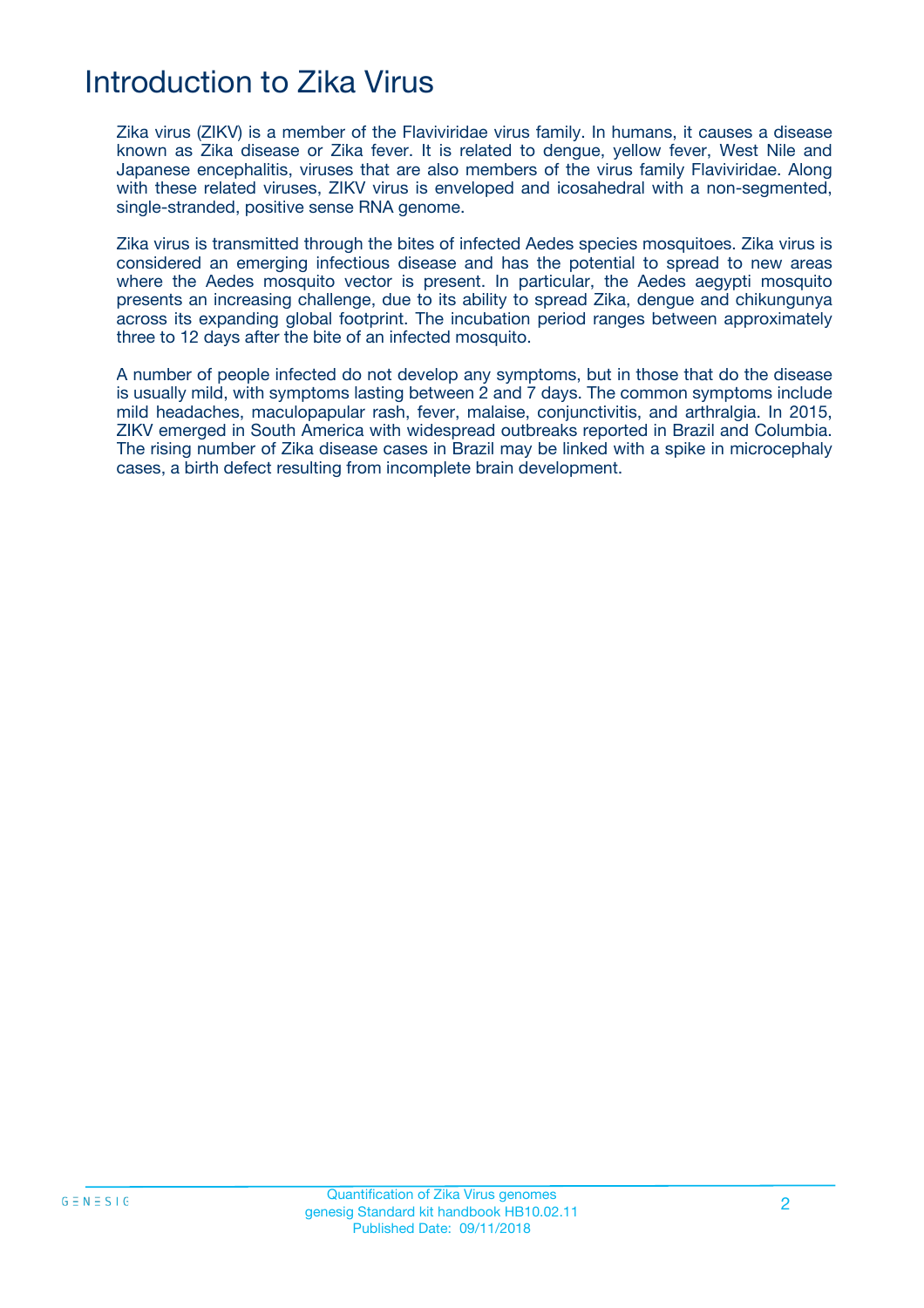## **Specificity**

The Primerdesign genesig Kit for Zika Virus (ZIKV) genomes is designed for the in vitro quantification of ZIKV genomes. The kit is designed to have a broad detection profile. Specifically, the primers represent 100% homology with over 95% of the NCBI database reference sequences available at the time of design.

The dynamics of genetic variation means that new sequence information may become available after the initial design. Primerdesign periodically reviews the detection profiles of our kits and when required releases new versions.

If you require further information, or have a specific question about the detection profile of this kit then please send an e.mail to enquiry@primerdesign.co.uk and our bioinformatics team will answer your question.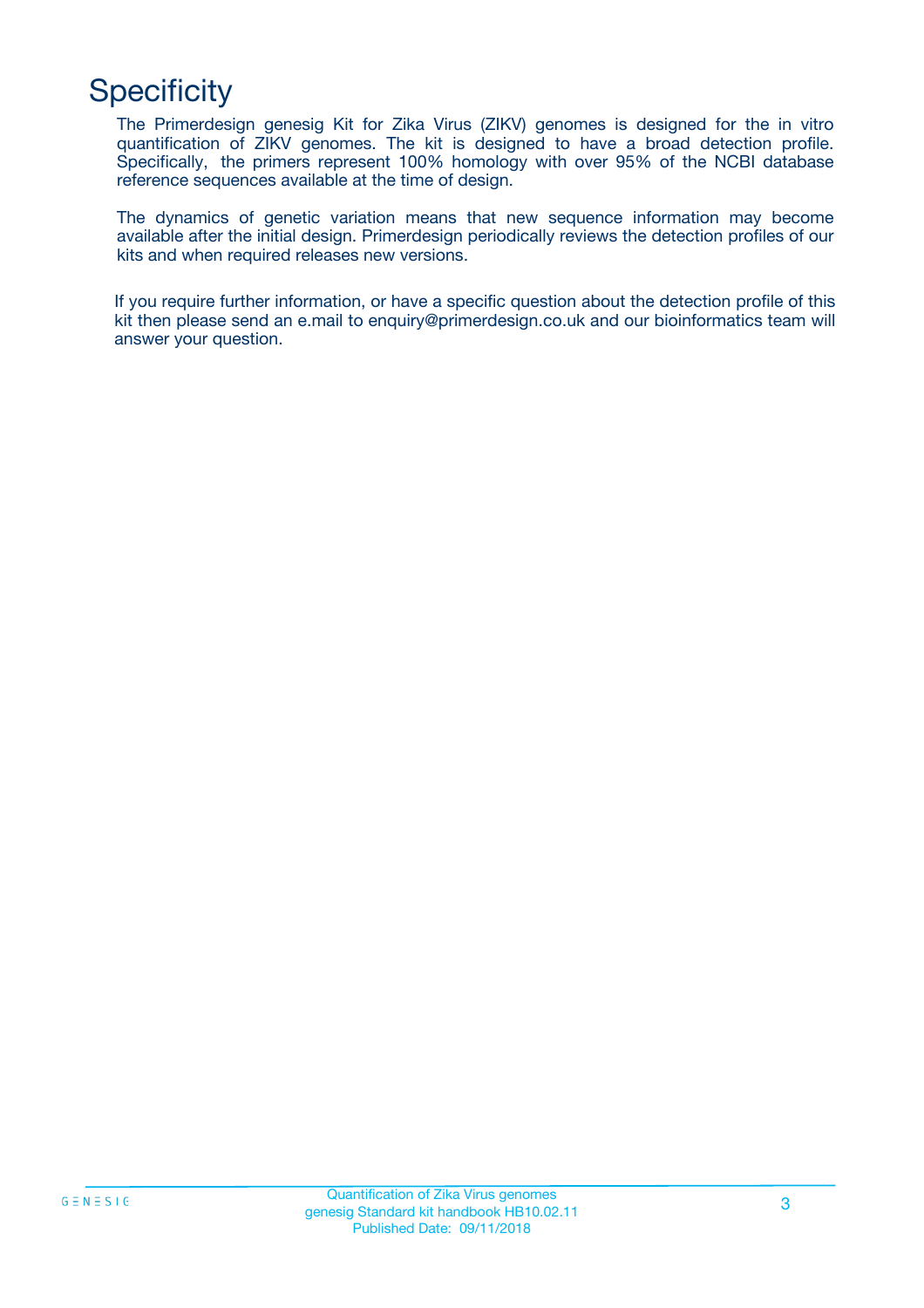## Kit contents

- **ZIKV specific primer/probe mix (150 reactions BROWN)** FAM labelled
- **ZIKV positive control template (for Standard curve RED)**
- **RNase/DNase free water (WHITE)** for resuspension of primer/probe mixes
- **Template preparation buffer (YELLOW)** for resuspension of positive control template and standard curve preparation

### **Reagents and equipment to be supplied by the user**

#### **Real-time PCR Instrument**

#### **Extraction kit**

This kit is recommended for use with genesig Easy DNA/RNA Extraction kit. However, it is designed to work well with all processes that yield high quality RNA and DNA with minimal PCR inhibitors.

**oasigTM lyophilised OneStep or Precision**®**PLUS OneStep 2X RT-qPCR Master Mix** Contains complete OneStep RT-qPCR master mix

**Pipettors and Tips**

**Vortex and centrifuge**

**Thin walled 1.5 ml PCR reaction tubes**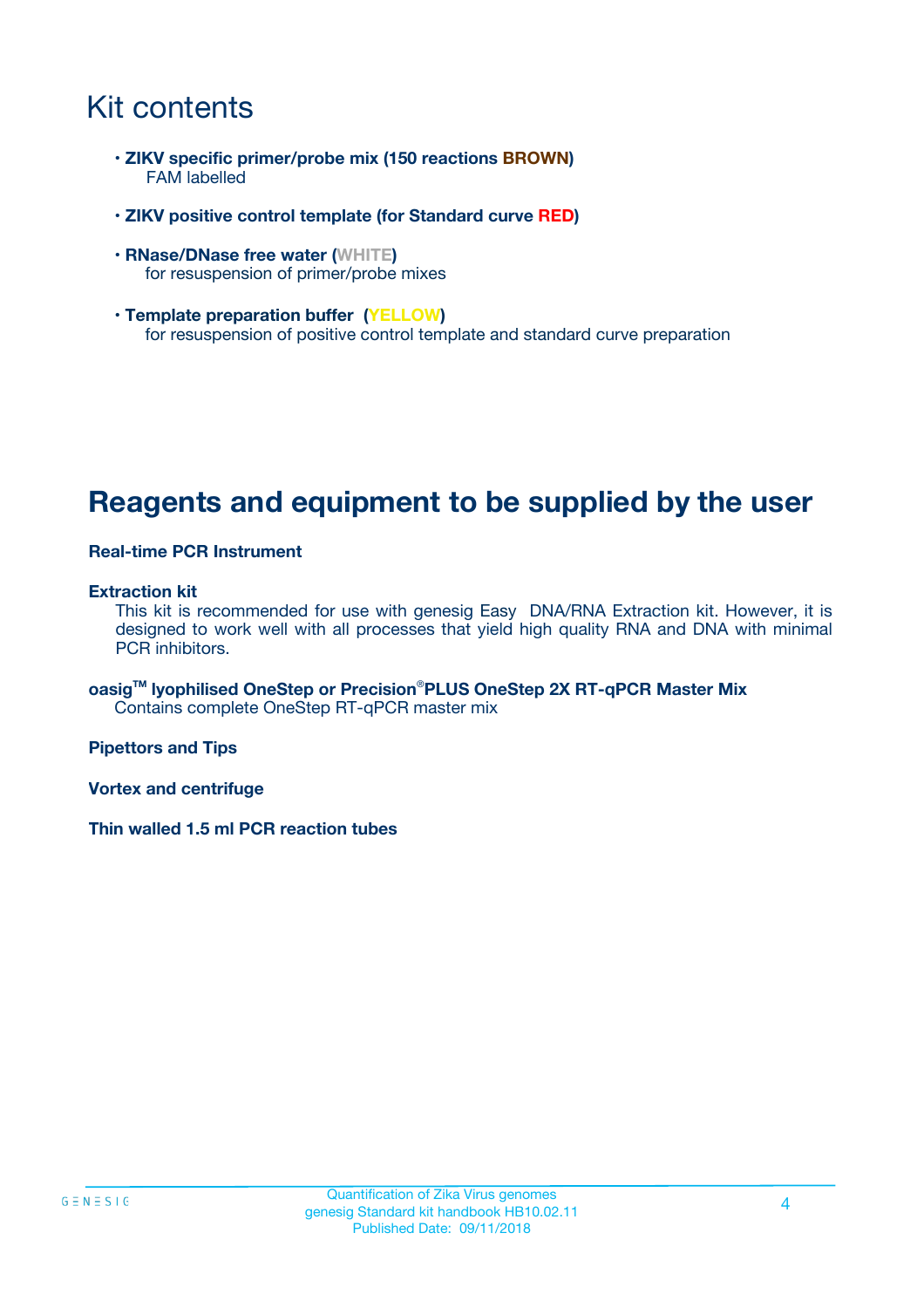### Kit storage and stability

This kit is stable at room temperature but should be stored at -20ºC on arrival. Once the lyophilised components have been resuspended they should not be exposed to temperatures above -20°C for longer than 30 minutes at a time and unnecessary repeated freeze/thawing should be avoided. The kit is stable for six months from the date of resuspension under these circumstances.

If a standard curve dilution series is prepared this can be stored frozen for an extended period. If you see any degradation in this serial dilution a fresh standard curve can be prepared from the positive control.

Primerdesign does not recommend using the kit after the expiry date stated on the pack.

### Suitable sample material

All kinds of sample material suited for PCR amplification can be used. Please ensure the samples are suitable in terms of purity, concentration, and RNA/DNA integrity. Always run at least one negative control with the samples. To prepare a negative-control, replace the template RNA sample with RNase/DNase free water.

### Dynamic range of test

Under optimal PCR conditions genesig ZIKV detection kits have very high priming efficiencies of >95% and can detect less than 100 copies of target template.

### Notices and disclaimers

This product is developed, designed and sold for research purposes only. It is not intended for human diagnostic or drug purposes or to be administered to humans unless clearly expressed for that purpose by the Food and Drug Administration in the USA or the appropriate regulatory authorities in the country of use. During the warranty period Primerdesign genesig detection kits allow precise and reproducible data recovery combined with excellent sensitivity. For data obtained by violation to the general GLP guidelines and the manufacturer's recommendations the right to claim under guarantee is expired. PCR is a proprietary technology covered by several US and foreign patents. These patents are owned by Roche Molecular Systems Inc. and have been sub-licensed by PE Corporation in certain fields. Depending on your specific application you may need a license from Roche or PE to practice PCR. Additional information on purchasing licenses to practice the PCR process may be obtained by contacting the Director of Licensing at Roche Molecular Systems, 1145 Atlantic Avenue, Alameda, CA 94501 or Applied Biosystems business group of the Applera Corporation, 850 Lincoln Centre Drive, Foster City, CA 94404. In addition, the 5' nuclease assay and other homogeneous amplification methods used in connection with the PCR process may be covered by U.S. Patents 5,210,015 and 5,487,972, owned by Roche Molecular Systems, Inc, and by U.S. Patent 5,538,848, owned by The Perkin-Elmer Corporation.

### Trademarks

Primerdesign™ is a trademark of Primerdesign Ltd.

genesig $^\circledR$  is a registered trademark of Primerdesign Ltd.

The PCR process is covered by US Patents 4,683,195, and 4,683,202 and foreign equivalents owned by Hoffmann-La Roche AG. BI, ABI PRISM® GeneAmp® and MicroAmp® are registered trademarks of the Applera Genomics (Applied Biosystems Corporation). BIOMEK® is a registered trademark of Beckman Instruments, Inc.; iCycler™ is a registered trademark of Bio-Rad Laboratories, Rotor-Gene is a trademark of Corbett Research. LightCycler™ is a registered trademark of the Idaho Technology Inc. GeneAmp®, TaqMan® and AmpliTaqGold® are registered trademarks of Roche Molecular Systems, Inc., The purchase of the Primerdesign™ reagents cannot be construed as an authorization or implicit license to practice PCR under any patents held by Hoffmann-LaRoche Inc.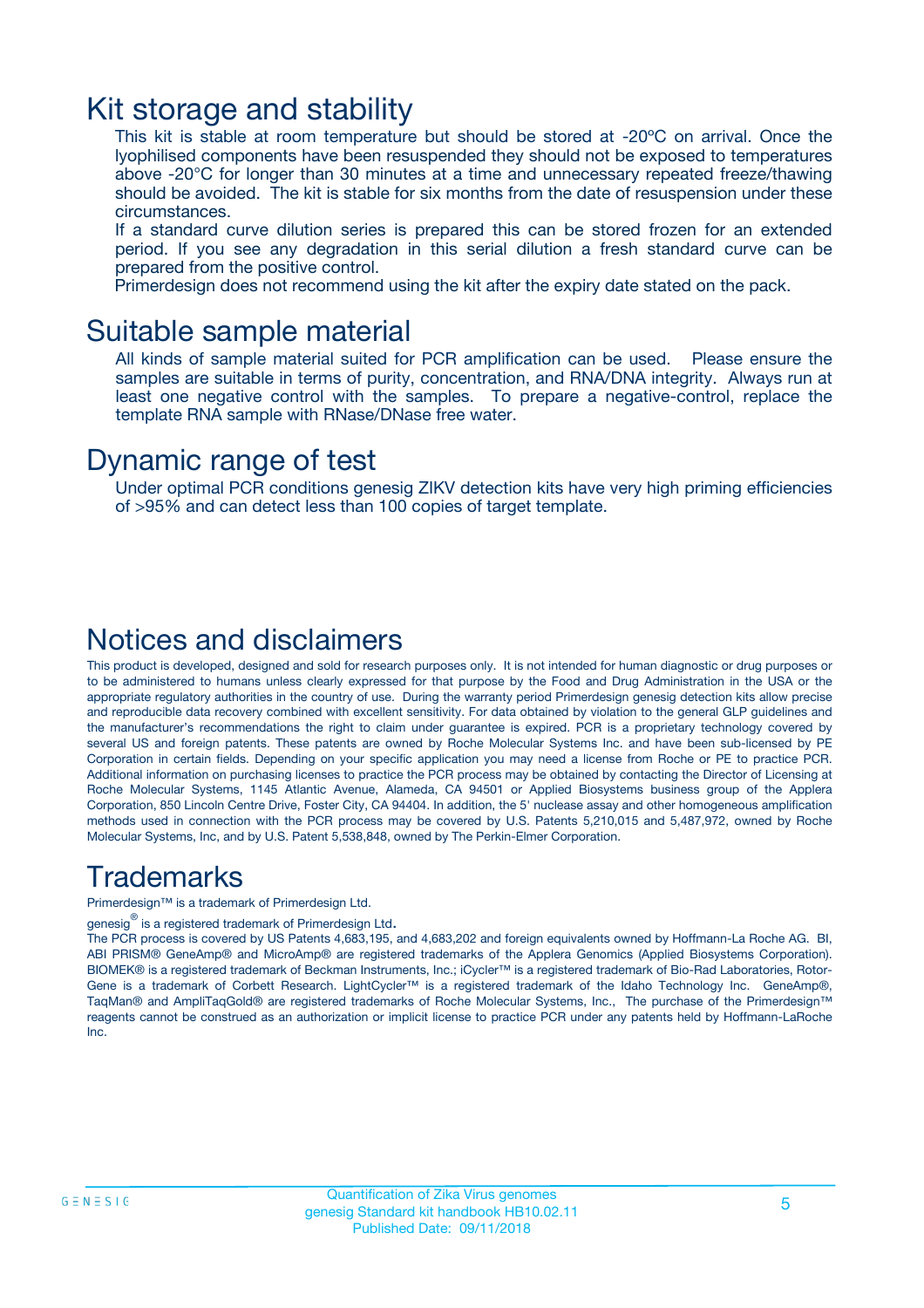## Principles of the test

#### **Real-time PCR**

A ZIKV specific primer and probe mix is provided and this can be detected through the FAM channel.

The primer and probe mix provided exploits the so-called TaqMan® principle. During PCR amplification, forward and reverse primers hybridize to the ZIKV cDNA. A fluorogenic probe is included in the same reaction mixture which consists of a DNA probe labeled with a 5`-dye and a 3`-quencher. During PCR amplification, the probe is cleaved and the reporter dye and quencher are separated. The resulting increase in fluorescence can be detected on a range of qPCR platforms.

#### **Positive control**

For copy number determination and as a positive control for the PCR set up, the kit contains a positive control template. This can be used to generate a standard curve of ZIKV copy number / Cq value. Alternatively the positive control can be used at a single dilution where full quantitative analysis of the samples is not required. Each time the kit is used, at least one positive control reaction must be included in the run. A positive result indicates that the primers and probes for detecting the target ZIKV gene worked properly in that particular experimental scenario. If a negative result is obtained the test results are invalid and must be repeated. Care should be taken to ensure that the positive control does not contaminate any other kit component which would lead to false-positive results. This can be achieved by handling this component in a Post PCR environment. Care should also be taken to avoid cross-contamination of other samples when adding the positive control to the run. This can be avoided by sealing all other samples and negative controls before pipetting the positive control into the positive control well.

#### **Negative control**

To validate any positive findings a negative control reaction should be included every time the kit is used. For this reaction the RNase/DNase free water should be used instead of template. A negative result indicates that the reagents have not become contaminated while setting up the run.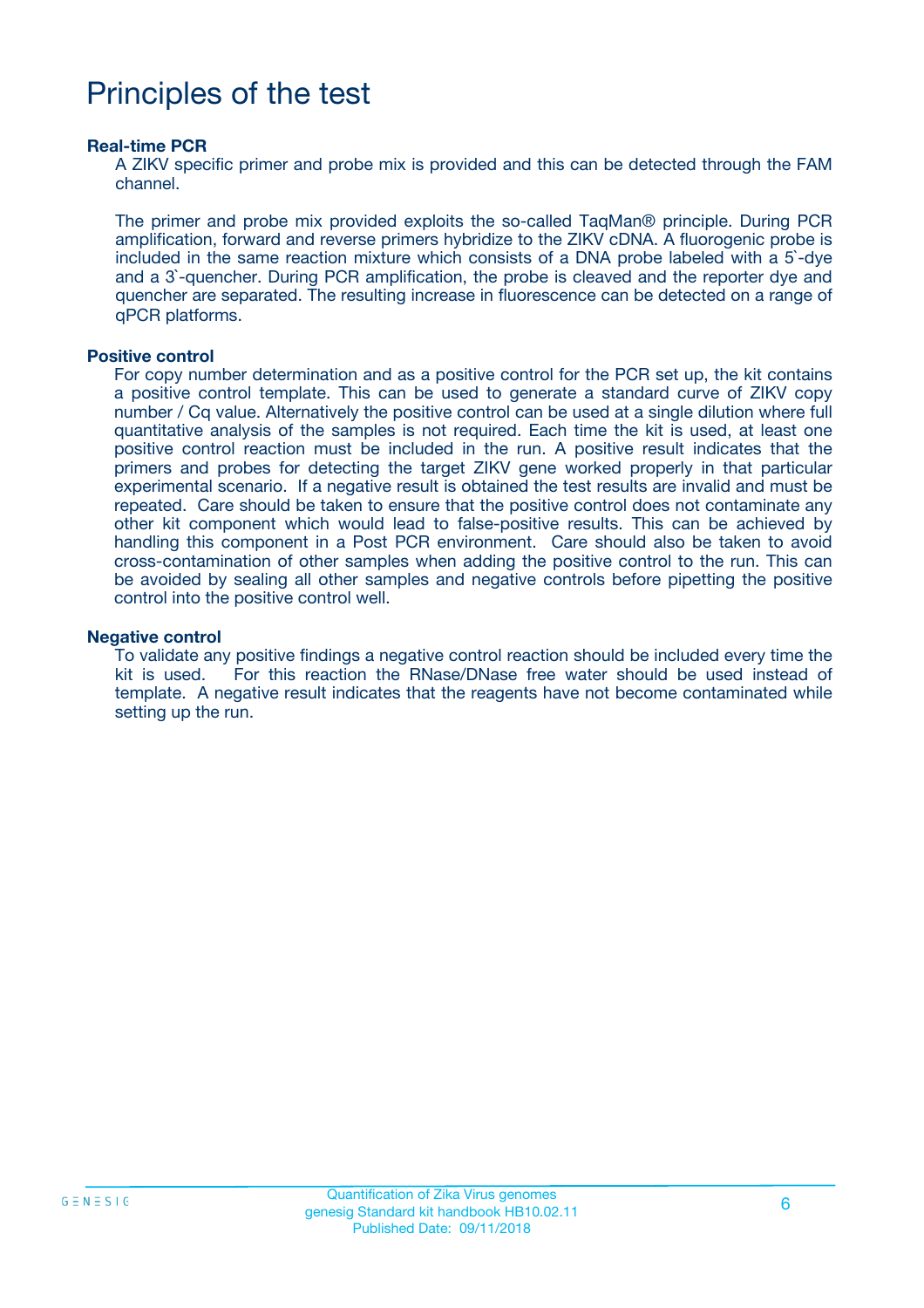### Resuspension protocol

To minimize the risk of contamination with foreign DNA, we recommend that all pipetting be performed in a PCR clean environment. Ideally this would be a designated PCR lab or PCR cabinet. Filter tips are recommended for all pipetting steps.

#### **1. Pulse-spin each tube in a centrifuge before opening.**

This will ensure lyophilised primer and probe mix is in the base of the tube and is not spilt upon opening the tube.

#### **2. Resuspend the kit components in the RNase/DNase free water supplied, according to the table below:**

To ensure complete resuspension, vortex each tube thoroughly.

| Component - resuspend in water | <b>Volume</b> |
|--------------------------------|---------------|
| <b>Pre-PCR pack</b>            |               |
| ZIKV primer/probe mix (BROWN)  | 165 µl        |

#### **3. Resuspend the positive control template in the template preparation buffer supplied, according to the table below:**

To ensure complete resuspension, vortex the tube thoroughly.

| Component - resuspend in template preparation buffer |         |
|------------------------------------------------------|---------|
| <b>Post-PCR heat-sealed foil</b>                     |         |
| ZIKV Positive Control Template (RED) *               | .500 ul |

\* This component contains high copy number template and is a VERY significant contamination risk. It must be opened and handled in a separate laboratory environment, away from the other components.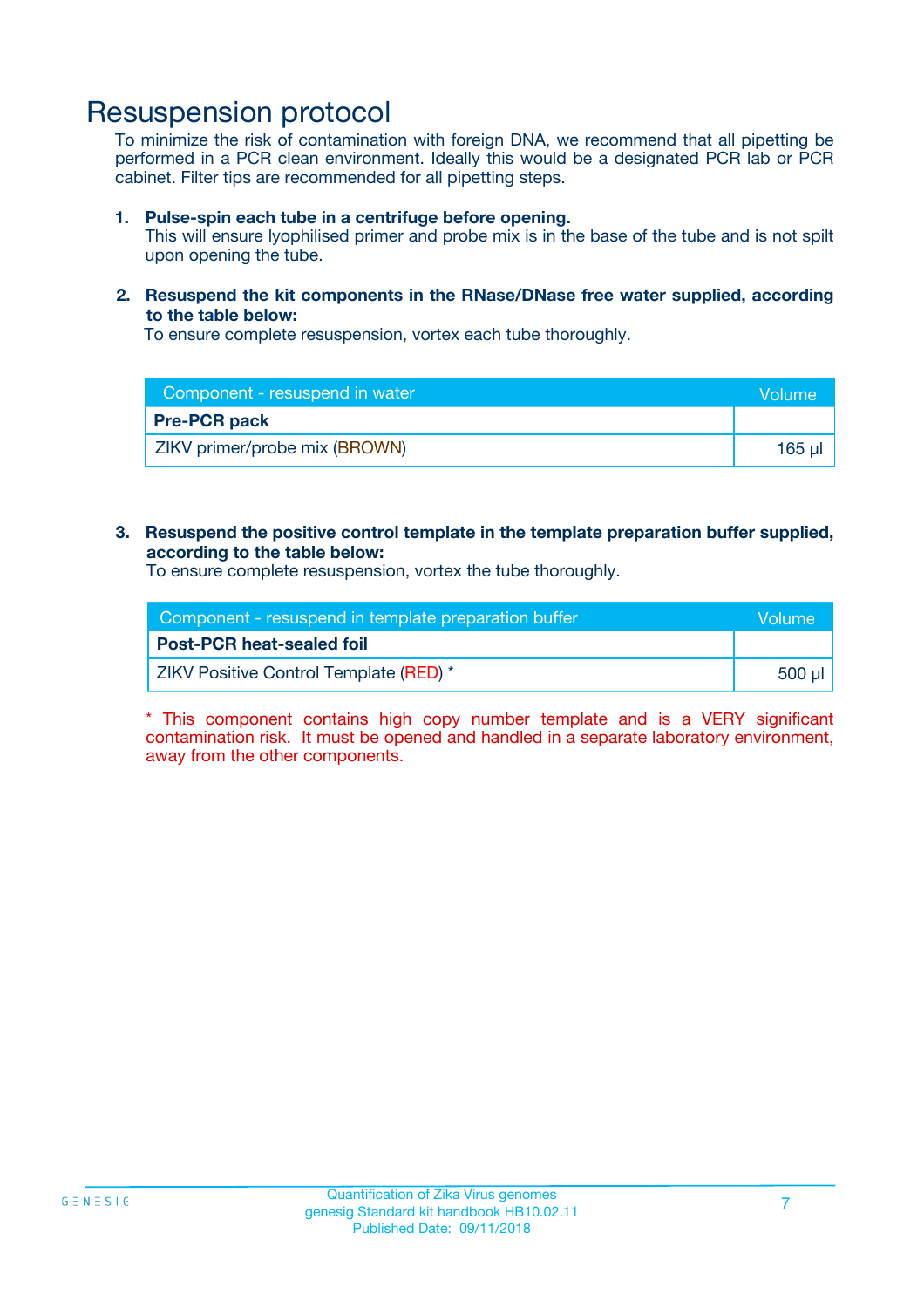### OneStep RT-qPCR detection protocol

A OneStep approach combining the reverse transcription and amplification in a single closed tube is the preferred method. If, however, a two step approach is required see page 10.

#### **For optimum performance and sensitivity.**

All pipetting steps and experimental plate set up should be performed on ice. After the plate is poured proceed immediately to the OneStep amplification protocol. Prolonged incubation of reaction mixes at room temperature can lead to PCR artifacts that reduce the sensitivity of detection.

**1. For each RNA sample prepare a reaction mix according to the table below:** Include sufficient reactions for positive and negative controls.

| Component                                                    | Volume     |
|--------------------------------------------------------------|------------|
| oasig OneStep or PrecisionPLUS OneStep 2X RT-qPCR Master Mix | $10 \mu$   |
| ZIKV primer/probe mix (BROWN)                                | 1 µl       |
| <b>RNase/DNase free water (WHITE)</b>                        | 4 µl       |
| <b>Final Volume</b>                                          | $15$ $\mu$ |

- **2. Pipette 15µl of this mix into each well according to your qPCR experimental plate set up.**
- **3. Pipette 5µl of RNA template into each well, according to your experimental plate set up.**

For negative control wells use 5µl of RNase/DNase free water. The final volume in each well is 20ul.

**4. If a standard curve is included for quantitative analysis prepare a reaction mix according to the table below:**

| Component                                                    | Volume |
|--------------------------------------------------------------|--------|
| oasig OneStep or PrecisionPLUS OneStep 2X RT-qPCR Master Mix | 10 µl  |
| ZIKV primer/probe mix (BROWN)                                | 1 µl   |
| <b>RNase/DNase free water (WHITE)</b>                        | 4 µl   |
| <b>Final Volume</b>                                          | 15 µl  |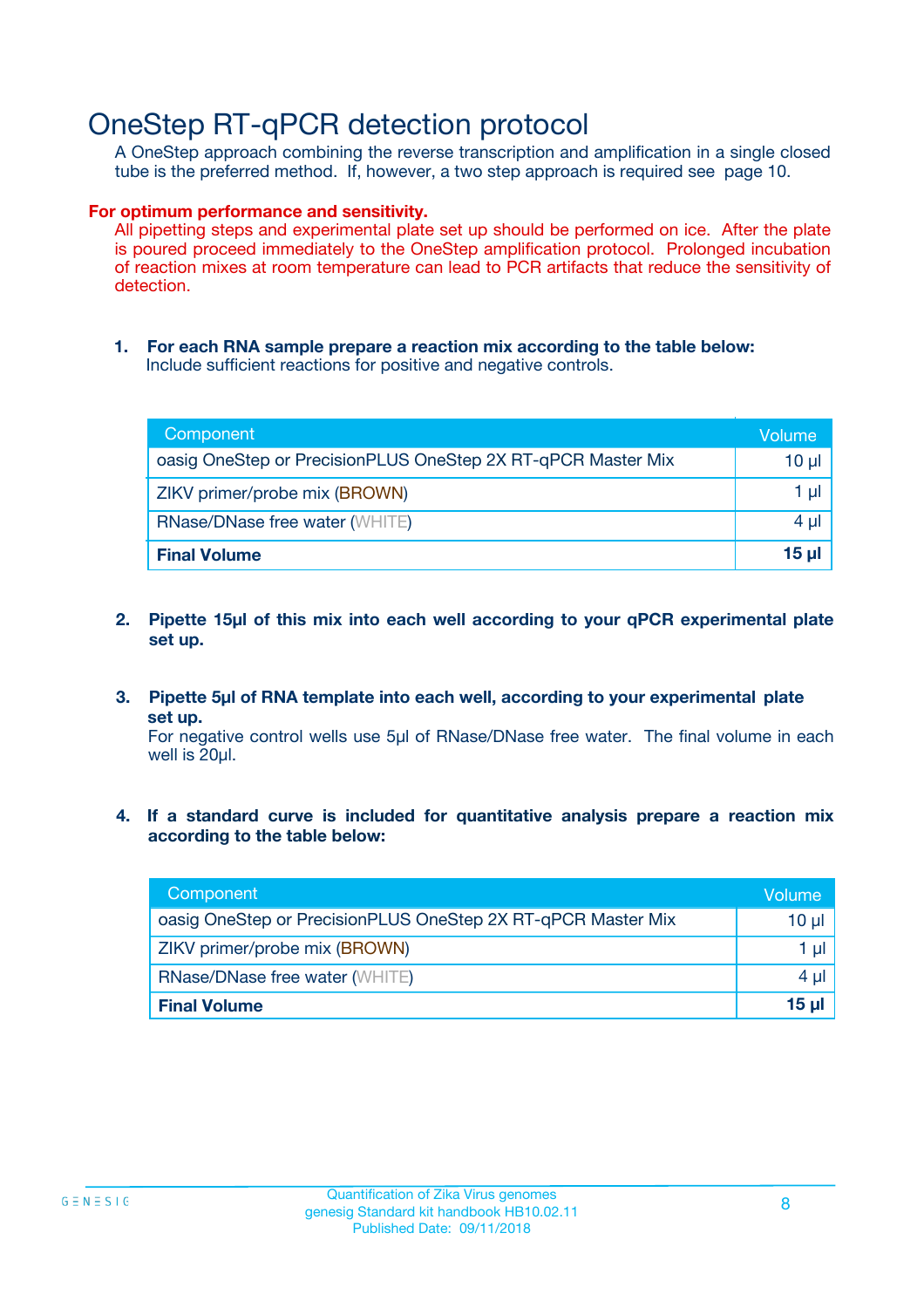#### **5. Preparation of standard curve dilution series**

- 1) Pipette 90µl of template preparation buffer into 5 tubes and label 2-6
- 2) Pipette 10µl of Positive Control Template (RED) into tube 2
- 3) Vortex thoroughly
- 4) Change pipette tip and pipette 10µl from tube 2 into tube 3
- 5) Vortex thoroughly

Repeat steps 4 and 5 to complete the dilution series

| <b>Standard Curve</b>         | Copy Number*           |
|-------------------------------|------------------------|
| Tube 1 Positive control (RED) | $2 \times 10^5$ per µl |
| Tube 2                        | $2 \times 10^4$ per µl |
| Tube 3                        | $2 \times 10^3$ per µl |
| Tube 4                        | $2 \times 10^2$ per µl |
| Tube 5                        | 20 per µl              |
| Tube 6                        | 2 per µl               |

\*The quantitative results produced by the genesig ZIKV kit can be converted to International Units by multiplying copy numbers by 1.62. This conversion factor was developed using RNA/DNA extracted (where applicable) from the WHO International Standard for ZIKV.

Users of this kit are advised that the conversion factor serves as a guide. For the highest level of accuracy, it is best practice to calculate conversion factors independently using the WHO International Standard. If unsure, please contact your local sales representative for details regarding the generation of the conversion factor to ensure it is applied in the most appropriate fashion.

**6. Pipette 5µl of standard template into each well for the standard curve according to your plate set up**

The final volume in each well is 20ul.

## OneStep RT-qPCR amplification protocol

Amplification conditions using oasig OneStep or PrecisionPLUS OneStep 2X RT-qPCR Master Mix.

|             | <b>Step</b>                  | <b>Time</b>      | <b>Temp</b>    |
|-------------|------------------------------|------------------|----------------|
|             | <b>Reverse Transcription</b> | $10 \text{ min}$ | 55 °C          |
|             | Enzyme activation            | 2 min            | $95^{\circ}$ C |
| Cycling x50 | Denaturation                 | 10 <sub>s</sub>  | $95^{\circ}$ C |
|             | <b>DATA COLLECTION *</b>     | 60 s             | $60^{\circ}$ C |

\* Fluorogenic data should be collected during this step through the FAM channel